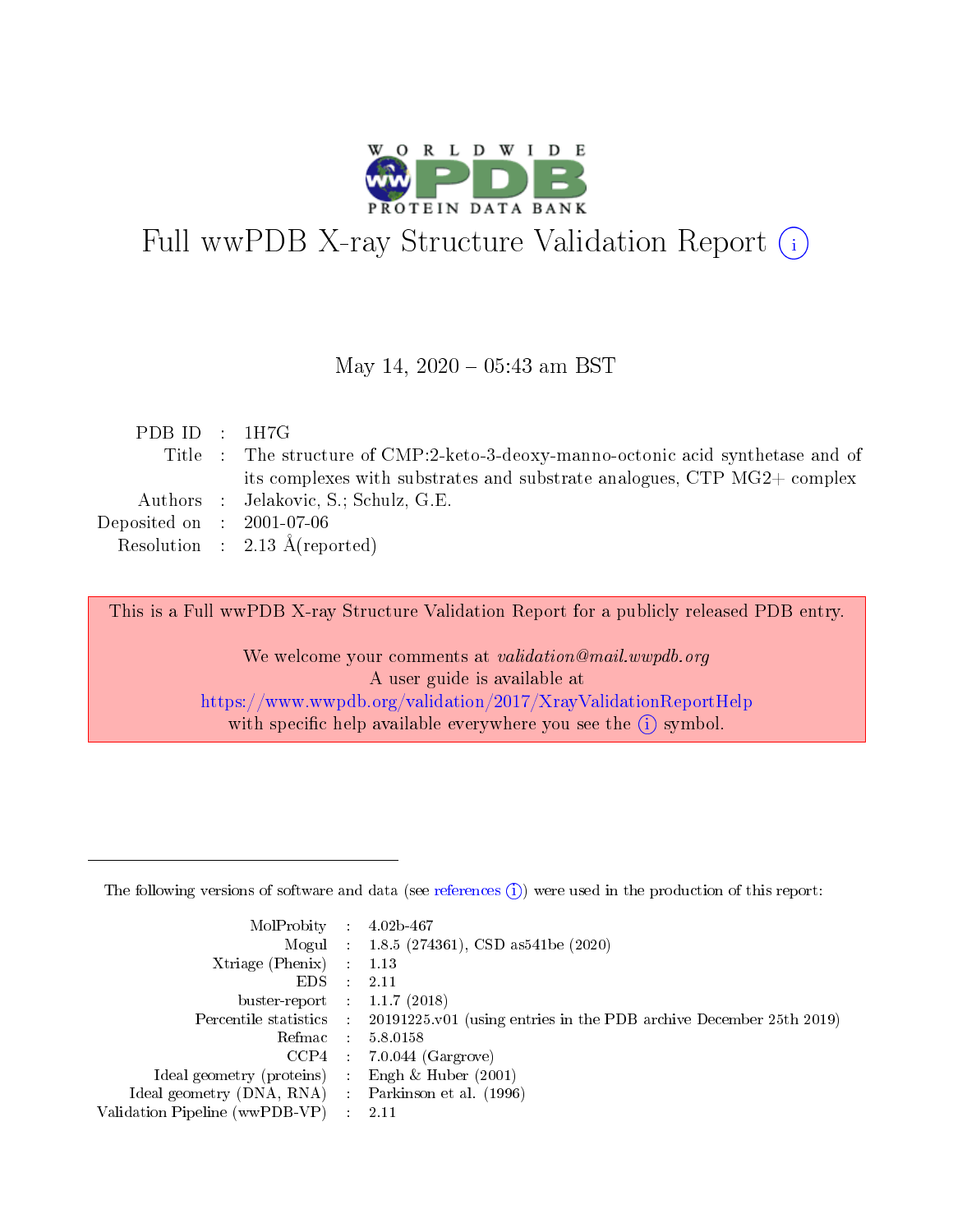# 1 [O](https://www.wwpdb.org/validation/2017/XrayValidationReportHelp#overall_quality)verall quality at a glance  $(i)$

The following experimental techniques were used to determine the structure: X-RAY DIFFRACTION

The reported resolution of this entry is 2.13 Å.

Percentile scores (ranging between 0-100) for global validation metrics of the entry are shown in the following graphic. The table shows the number of entries on which the scores are based.



| Metric                | Whole archive<br>$(\#\text{Entries})$ | Similar resolution<br>$(\#\text{Entries},\, \text{resolution}\; \text{range}(\textup{\AA}))$ |
|-----------------------|---------------------------------------|----------------------------------------------------------------------------------------------|
| $R_{free}$            | 130704                                | $2523(2.16-2.12)$                                                                            |
| Clashscore            | 141614                                | $2653(2.16-2.12)$                                                                            |
| Ramachandran outliers | 138981                                | $2618$ $(2.16-2.12)$                                                                         |
| Sidechain outliers    | 138945                                | $2617(2.16-2.12)$                                                                            |
| RSRZ outliers         | 127900                                | $2485(2.16-2.12)$                                                                            |

The table below summarises the geometric issues observed across the polymeric chains and their fit to the electron density. The red, orange, yellow and green segments on the lower bar indicate the fraction of residues that contain outliers for  $>=3, 2, 1$  and 0 types of geometric quality criteria respectively. A grey segment represents the fraction of residues that are not modelled. The numeric value for each fraction is indicated below the corresponding segment, with a dot representing fractions  $\epsilon=5\%$  The upper red bar (where present) indicates the fraction of residues that have poor fit to the electron density. The numeric value is given above the bar.

| Mol | $Chain$ Length | Quality of chain |     |               |
|-----|----------------|------------------|-----|---------------|
|     | 245            | 10%<br>84%       | 16% |               |
|     | 245            | $\%$<br>82%      | 15% | $\cdot \cdot$ |

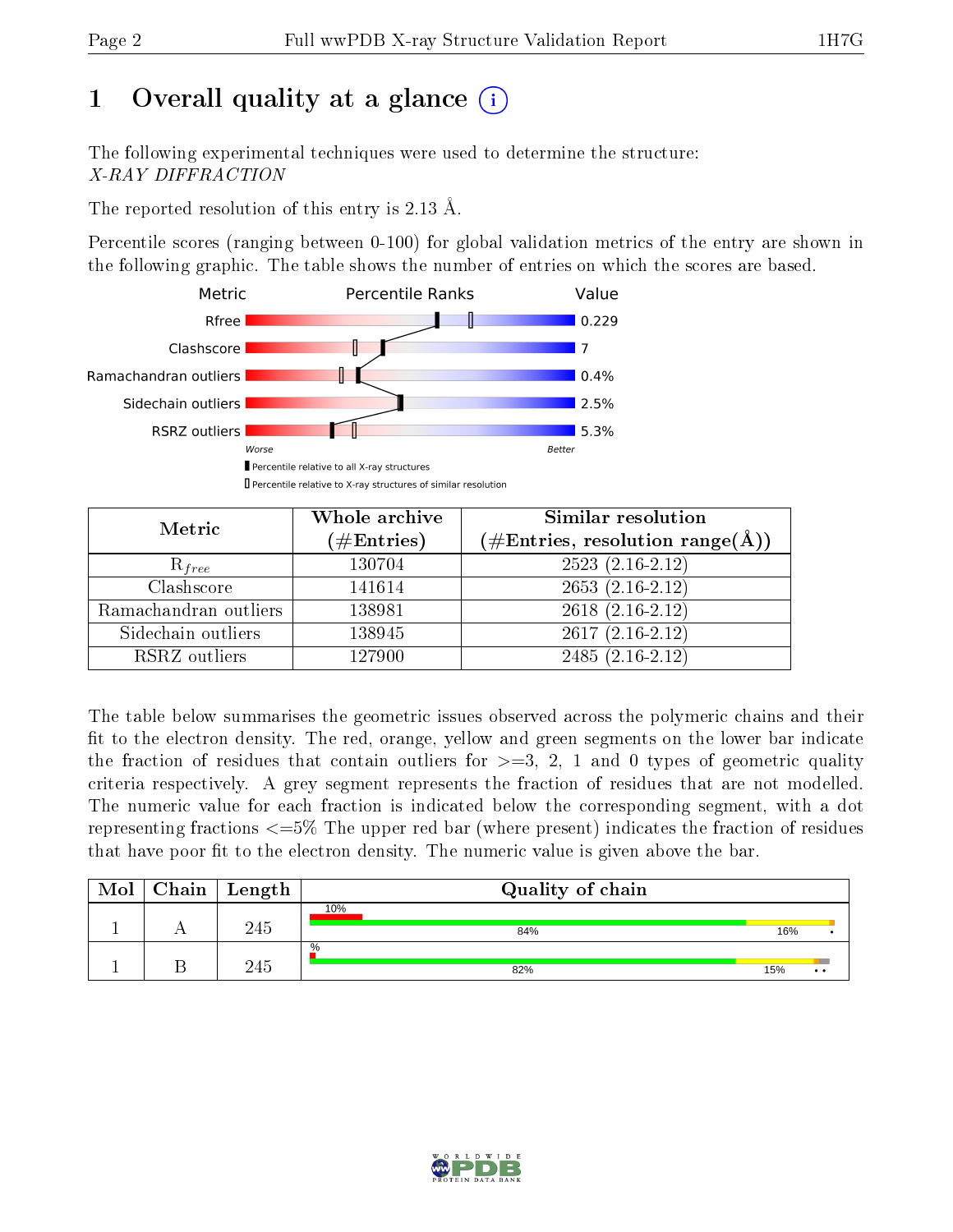# 2 Entry composition (i)

There are 4 unique types of molecules in this entry. The entry contains 4219 atoms, of which 0 are hydrogens and 0 are deuteriums.

In the tables below, the ZeroOcc column contains the number of atoms modelled with zero occupancy, the AltConf column contains the number of residues with at least one atom in alternate conformation and the Trace column contains the number of residues modelled with at most 2 atoms.

 Molecule 1 is a protein called 3-DEOXY-MANNO-OCTULOSONATE CYTIDYLYL-TRANSFERASE.

| Mol | Chain   Residues | Atoms         |                                  |     | $\text{ZeroOcc}$   AltConf   Trace |       |  |  |
|-----|------------------|---------------|----------------------------------|-----|------------------------------------|-------|--|--|
|     | 245              | Total<br>1897 | $\overline{C}$ .<br>1188 339     | - N | - 360                              | 10    |  |  |
|     | 241              | Total<br>1869 | $\overline{C}$ N<br>1173 334 352 |     | $\bigcirc$                         | $-10$ |  |  |

• Molecule 2 is MAGNESIUM ION (three-letter code: MG) (formula: Mg).

|  | $\text{Mol}$   Chain   Residues | Atoms       | $\mid$ ZeroOcc $\mid$ AltConf $\mid$ |  |
|--|---------------------------------|-------------|--------------------------------------|--|
|  |                                 | Mε<br>Total |                                      |  |

• Molecule 3 is CYTIDINE-5'-TRIPHOSPHATE (three-letter code: CTP) (formula:  $C_9H_{16}N_3O_{14}P_3$ .



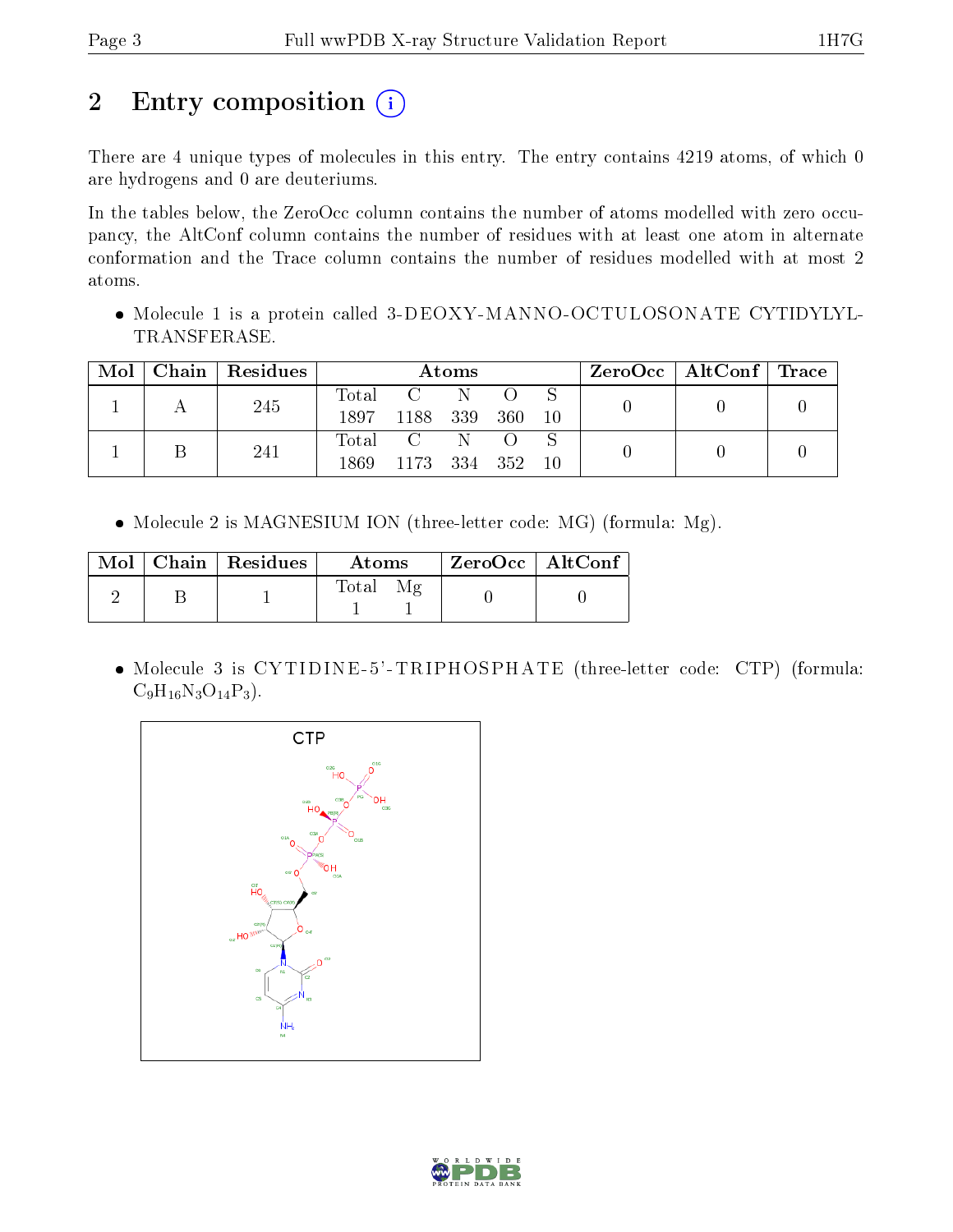| $\rm{Mol}$ | $\vert$ Chain $\vert$ Residues $\vert$ | Atoms             |   |  |    | $\rm ZeroOcc \mid AltConf$ |  |  |
|------------|----------------------------------------|-------------------|---|--|----|----------------------------|--|--|
|            |                                        | Total C N O<br>29 | Q |  | 14 |                            |  |  |

 $\bullet\,$  Molecule 4 is water.

|  | Mol   Chain   Residues | Atoms               | ZeroOcc   AltConf |  |
|--|------------------------|---------------------|-------------------|--|
|  | 170                    | Total O<br>170 170  |                   |  |
|  | 253                    | Total<br>253<br>253 |                   |  |

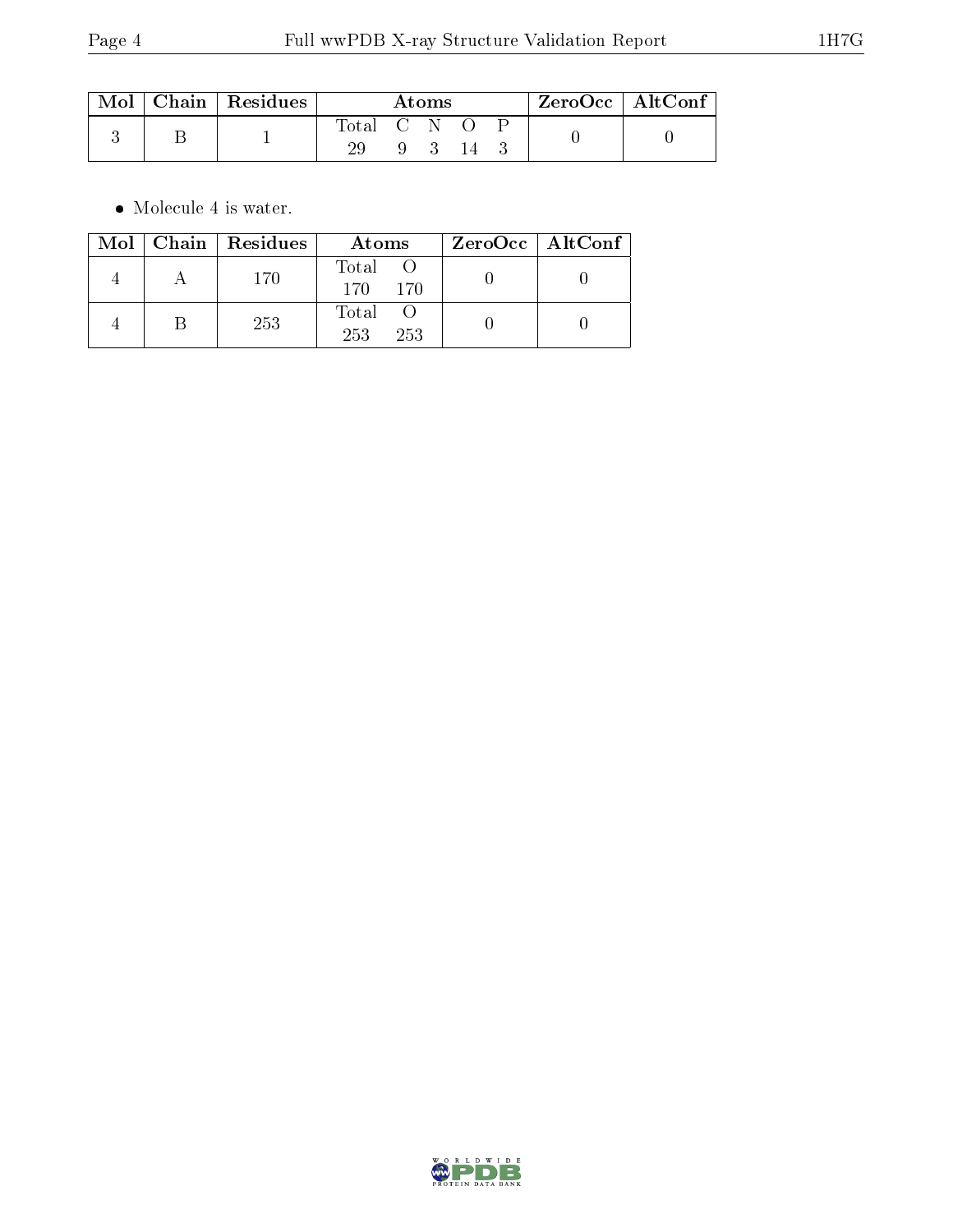## 3 Residue-property plots  $(i)$

These plots are drawn for all protein, RNA and DNA chains in the entry. The first graphic for a chain summarises the proportions of the various outlier classes displayed in the second graphic. The second graphic shows the sequence view annotated by issues in geometry and electron density. Residues are color-coded according to the number of geometric quality criteria for which they contain at least one outlier: green  $= 0$ , yellow  $= 1$ , orange  $= 2$  and red  $= 3$  or more. A red dot above a residue indicates a poor fit to the electron density (RSRZ  $> 2$ ). Stretches of 2 or more consecutive residues without any outlier are shown as a green connector. Residues present in the sample, but not in the model, are shown in grey.

• Molecule 1: 3-DEOXY-MANNO-OCTULOSONATE CYTIDYLYLTRANSFERASE



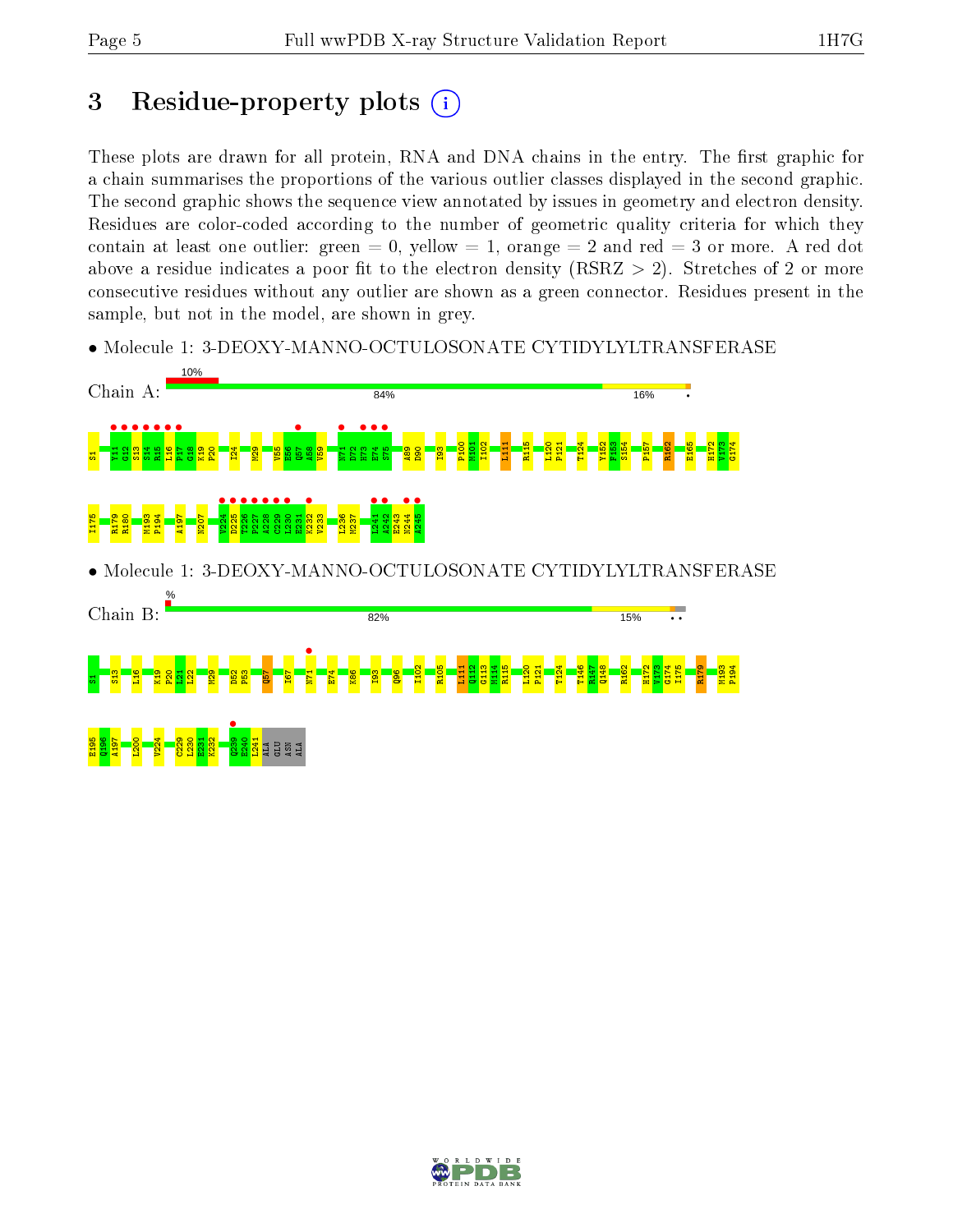# 4 Data and refinement statistics  $(i)$

| Property                                                             | Value                                              | Source     |
|----------------------------------------------------------------------|----------------------------------------------------|------------|
| Space group                                                          | P 1 21 1                                           | Depositor  |
| Cell constants                                                       | 133.58Å<br>$46.04\text{\AA}$<br>$48.41\text{\AA}$  |            |
| a, b, c, $\alpha$ , $\beta$ , $\gamma$                               | $102.45^{\circ}$<br>$90.00^\circ$<br>$90.00^\circ$ | Depositor  |
| Resolution $(A)$                                                     | 24.00<br>$-2.13$                                   | Depositor  |
|                                                                      | 19.29<br>$-2.13$                                   | <b>EDS</b> |
| % Data completeness                                                  | 82.0 (24.00-2.13)                                  | Depositor  |
| (in resolution range)                                                | $81.6(19.29-2.13)$                                 | <b>EDS</b> |
| $\mathrm{R}_{merge}$                                                 | (Not available)                                    | Depositor  |
| $\mathrm{R}_{sym}$                                                   | 0.06                                               | Depositor  |
| $\langle I/\sigma(I) \rangle^{-1}$                                   | $\overline{4.98}$ (at 2.13Å)                       | Xtriage    |
| Refinement program                                                   | $X$ -PLOR 3.851                                    | Depositor  |
|                                                                      | $0.175$ , $0.232$                                  | Depositor  |
| $R, R_{free}$                                                        | 0.175<br>0.229<br>$\overline{\phantom{a}}$         | DCC        |
| $R_{free}$ test set                                                  | 825 reflections $(3.17\%)$                         | wwPDB-VP   |
| Wilson B-factor $(A^2)$                                              | 20.2                                               | Xtriage    |
| Anisotropy                                                           | 0.238                                              | Xtriage    |
| Bulk solvent $k_{sol}(e/\mathring{A}^3)$ , $B_{sol}(\mathring{A}^2)$ | $0.32$ , 57.1                                      | <b>EDS</b> |
| $\overline{L-test for}$ twinning <sup>2</sup>                        | $< L >$ = 0.48, $< L2$ = 0.31                      | Xtriage    |
| Estimated twinning fraction                                          | $0.031$ for $1, -k, h$                             | Xtriage    |
| $F_o, F_c$ correlation                                               | 0.94                                               | <b>EDS</b> |
| Total number of atoms                                                | 4219                                               | wwPDB-VP   |
| Average B, all atoms $(A^2)$                                         | $28.0\,$                                           | wwPDB-VP   |

Xtriage's analysis on translational NCS is as follows: The largest off-origin peak in the Patterson function is  $13.04\%$  of the height of the origin peak. No significant pseudotranslation is detected.

<sup>&</sup>lt;sup>2</sup>Theoretical values of  $\langle |L| \rangle$ ,  $\langle L^2 \rangle$  for acentric reflections are 0.5, 0.333 respectively for untwinned datasets, and 0.375, 0.2 for perfectly twinned datasets.



<span id="page-5-1"></span><span id="page-5-0"></span><sup>1</sup> Intensities estimated from amplitudes.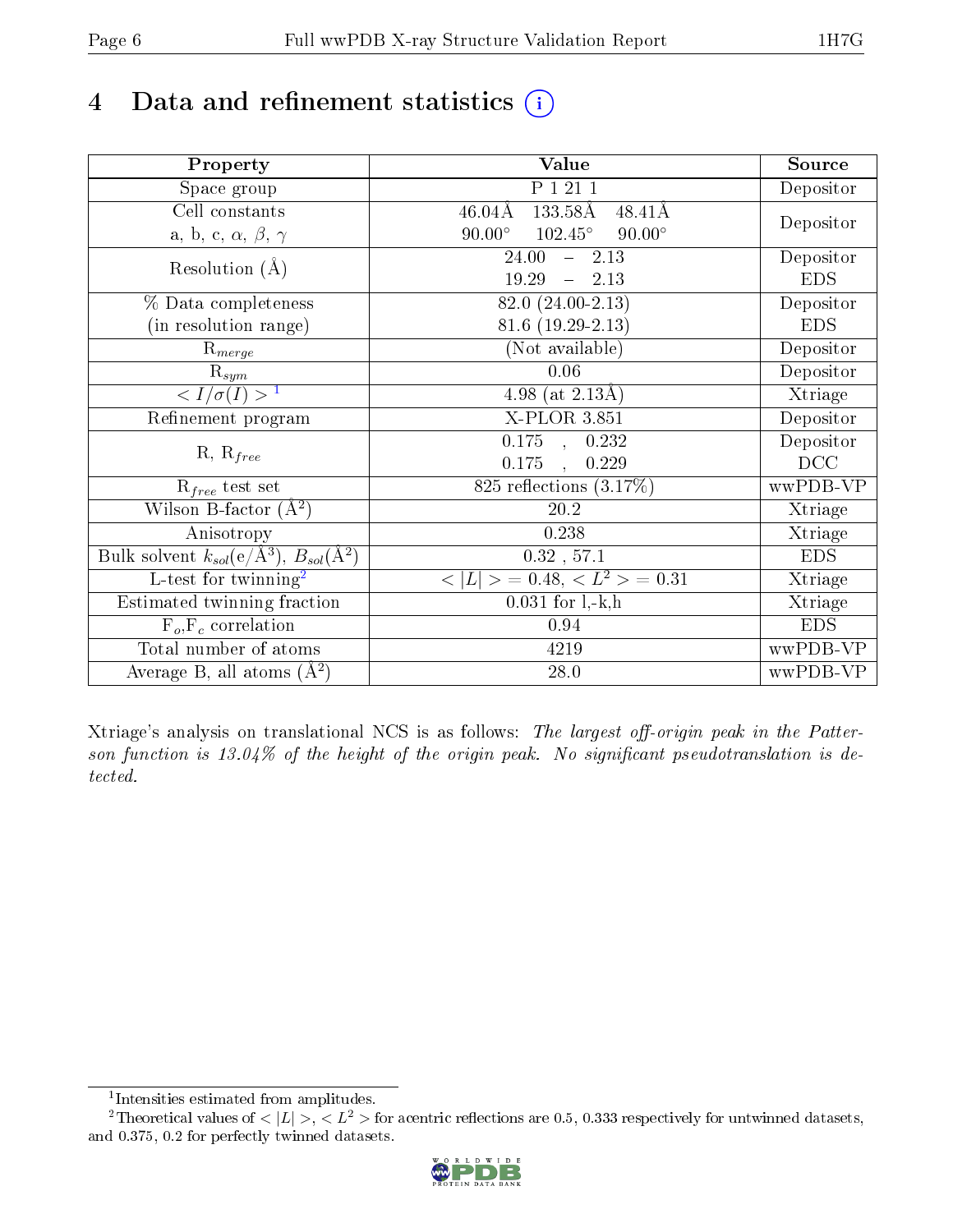# 5 Model quality  $(i)$

### 5.1 Standard geometry  $(i)$

Bond lengths and bond angles in the following residue types are not validated in this section: MG, CTP

The Z score for a bond length (or angle) is the number of standard deviations the observed value is removed from the expected value. A bond length (or angle) with  $|Z| > 5$  is considered an outlier worth inspection. RMSZ is the root-mean-square of all Z scores of the bond lengths (or angles).

| Mol | Chain |      | Bond lengths | Bond angles |                 |  |
|-----|-------|------|--------------|-------------|-----------------|--|
|     |       | RMSZ | $\# Z  > 5$  | RMSZ        | $\# Z  > 5$     |  |
|     |       | 0.33 | 0/1932       | 0.61        | $1/2625(0.0\%)$ |  |
|     | В     | 0.34 | 0/1904       | 0.61        | 0/2588          |  |
| AΠ  | АH    | 0.33 | 0/3836       | 0.61        | $1/5213(0.0\%)$ |  |

There are no bond length outliers.

All (1) bond angle outliers are listed below:

|  |  |                           | $\mid$ Mol $\mid$ Chain $\mid$ Res $\mid$ Type $\mid$ Atoms $\mid$ Z $\mid$ Observed( <sup>o</sup> ) $\mid$ Ideal( <sup>o</sup> ) |        |
|--|--|---------------------------|-----------------------------------------------------------------------------------------------------------------------------------|--------|
|  |  | 244   ASN   N-CA-C   6.31 | 128.05                                                                                                                            | 111 00 |

There are no chirality outliers.

There are no planarity outliers.

### 5.2 Too-close contacts  $(i)$

In the following table, the Non-H and H(model) columns list the number of non-hydrogen atoms and hydrogen atoms in the chain respectively. The H(added) column lists the number of hydrogen atoms added and optimized by MolProbity. The Clashes column lists the number of clashes within the asymmetric unit, whereas Symm-Clashes lists symmetry related clashes.

| $\text{Mol}$ |   |      | $\mid$ Chain $\mid$ Non-H $\mid$ H(model) | H(added) |             | $Clashes$   Symm-Clashes |
|--------------|---|------|-------------------------------------------|----------|-------------|--------------------------|
|              |   | 1897 |                                           | 1910     | 25          |                          |
|              |   | 1869 |                                           | 1888     | $3^{\circ}$ |                          |
|              |   |      |                                           |          |             |                          |
|              |   | 29   |                                           |          |             |                          |
|              |   | 170  |                                           |          |             |                          |
|              | R | 253  |                                           |          | 10          |                          |
|              |   | 4219 |                                           | 3810     | 53          |                          |

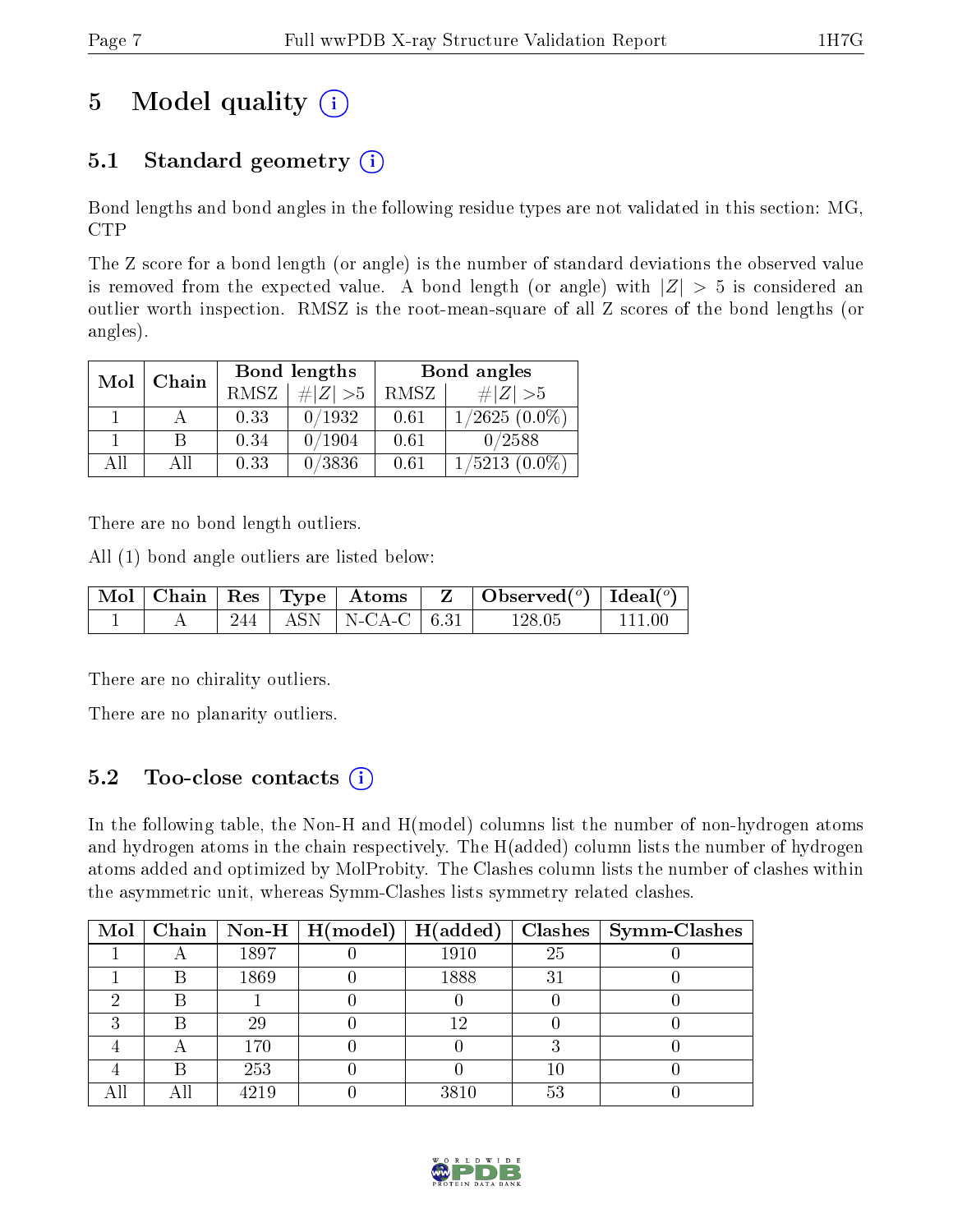The all-atom clashscore is defined as the number of clashes found per 1000 atoms (including hydrogen atoms). The all-atom clashscore for this structure is 7.

All (53) close contacts within the same asymmetric unit are listed below, sorted by their clash magnitude.

| Atom-1                      | Atom-2                       | Interatomic    | Clash         |
|-----------------------------|------------------------------|----------------|---------------|
|                             |                              | distance $(A)$ | overlap $(A)$ |
| 1: A:243: GLU:HG2           | 1: A:243: GLU:O              | 1.91           | 0.70          |
| 1: A:100:PRO:HB2            | 1: A:237: MET:HE1            | 1.72           | 0.69          |
| 1:B:57:GLN:HG3              | 4:B:2026:HOH:O               | 1.95           | 0.67          |
| 1:A:24:ILE:HG21             | 1: A: 237: MET: HE2          | 1.80           | 0.62          |
| $1:B:22\overline{9:CYS:HA}$ | 1:B:232:LYS:HZ3              | 1.67           | 0.59          |
| 1:A:232:LYS:O               | 1: A:236:LEU:HB2             | 2.03           | 0.58          |
| 1:B:115:ARG:HD2             | 4:B:2130:HOH:O               | 2.06           | 0.56          |
| 1: A: 157: PRO:HG2          | 4:A:2029:HOH:O               | 2.04           | 0.56          |
| 1:B:241:LEU:HA              | 4:B:2246:HOH:O               | 2.05           | 0.56          |
| 1: A:124:THR:OG1            | 1:A:172:HIS:HE1              | 1.89           | 0.56          |
| 1:B:105:ARG:HD2             | 4: B: 2126: HOH:O            | 2.07           | 0.54          |
| 1:A:93:ILE:HD11             | 1:A:111:LEU:HG               | 1.89           | 0.54          |
| 1:B:229:CYS:HA              | 1:B:232:LYS:NZ               | 2.22           | 0.54          |
| 1:A:162:ARG:HB3             | 1:B:197:ALA:O                | 2.08           | 0.54          |
| 1:B:86:LYS:HE3              | 4:B:2100:HOH:O               | 2.07           | 0.53          |
| 1:A:193:MET:HB3             | 1:A:194:PRO:HD3              | 1.90           | 0.53          |
| 1:B:124:THR:OG1             | 1:B:172:HIS:HE1              | 1.91           | 0.53          |
| 1: A: 19: LYS: O            | 1: A:29:MET:HE2              | 2.07           | 0.53          |
| 1:B:96:GLN:NE2              | 4:B:2109:HOH:O               | 2.40           | 0.52          |
| 1: A:172:HIS:HD2            | 4:A:2147:HOH:O               | 1.92           | 0.52          |
| 1:B:193:MET:HB3             | 1:B:194:PRO:HD3              | 1.92           | 0.51          |
| 1:B:67:ILE:HD11             | 1: B:86: LYS:CD              | 2.40           | 0.51          |
| 1:B:102:ILE:HD13            | 1:B:175:ILE:HD11             | 1.93           | 0.51          |
| 1:B:57:GLN:HB3              | 4:B:2068:HOH:O               | 2.13           | 0.49          |
| 1:A:19:LYS:N                | 1:A:20:PRO:HD2               | 2.28           | 0.49          |
| 1: A: 152: TYR: CE2         | 1:A:154:SER:HB2              | 2.50           | 0.47          |
| 1:A:197:ALA:O               | 1:B:162:ARG:HB3              | 2.15           | 0.47          |
| 1:B:113:GLY:HA2             | 4:B:2133:HOH:O               | 2.14           | 0.47          |
| 1:B:232:LYS:HB3             | $1:B:\overline{232:LYS:HZ3}$ | 1.80           | 0.46          |
| 1: A: 115: ARG: HD2         | 4:A:2073:HOH:O               | 2.15           | 0.45          |
| 1: A: 55: VAL: O            | 1: A:59: VAL:HG23            | 2.16           | 0.45          |
| 1:A:1:SER:HA                | 1: A:90: ASP:OD2             | 2.17           | 0.44          |
| 1:B:67:ILE:HD11             | 1: B:86: LYS:HD3             | 1.98           | 0.44          |
| 1:A:120:LEU:HA              | 1:A:121:PRO:HD3              | 1.87           | 0.44          |
| 1:B:20:PRO:HB3              | 4:B:2111:HOH:O               | 2.17           | 0.44          |
| 1:B:19:LYS:HD2              | 1:B:224:VAL:O                | 2.18           | 0.44          |
| 1:B:67:ILE:HD11             | 1:B:86:LYS:HD2               | 1.99           | 0.44          |

Continued on next page...

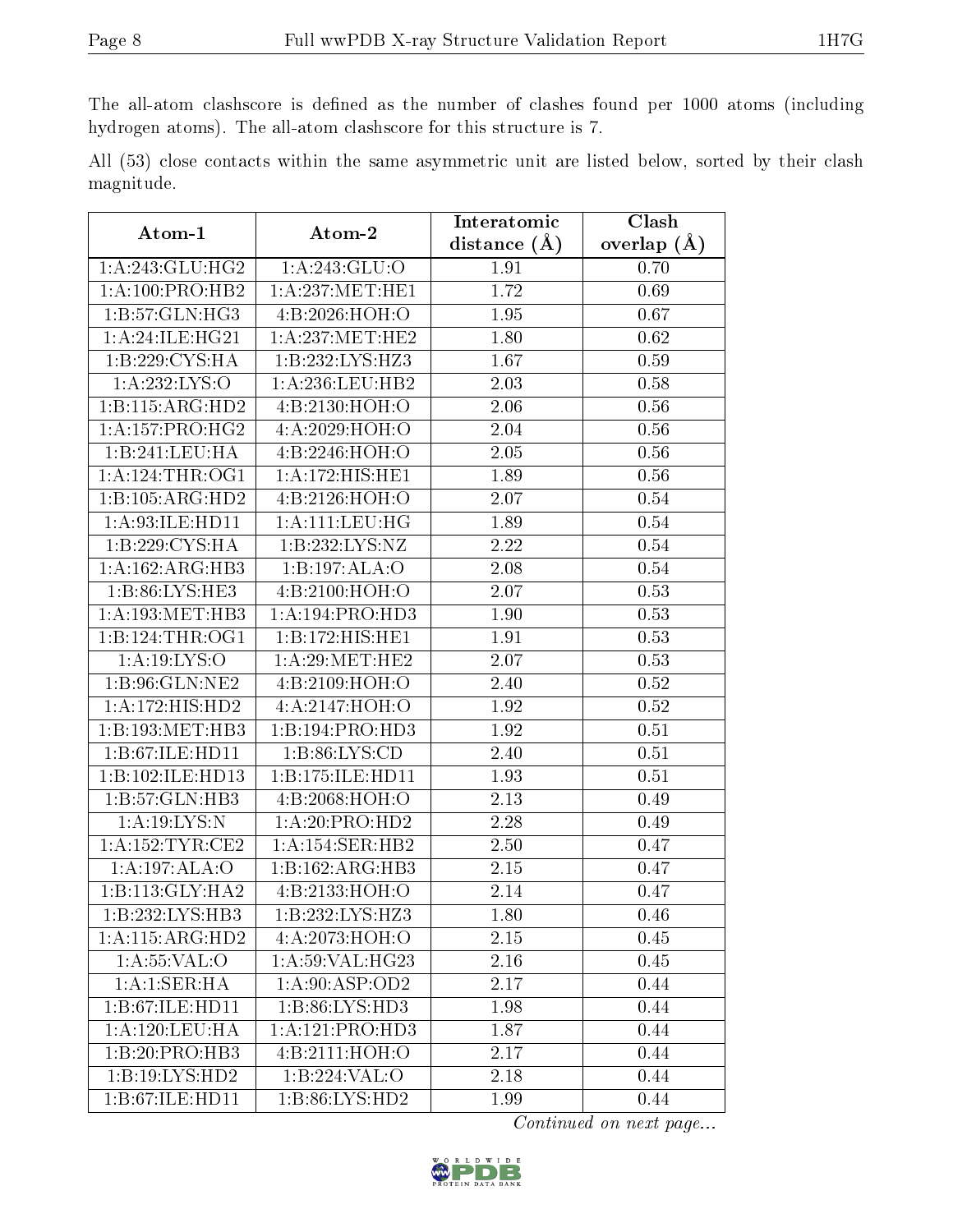| $\rm{Atom\text{-}1}$ | $\boldsymbol{\mathrm{Atom}\text{-}2}$ | Interatomic    | Clash         |
|----------------------|---------------------------------------|----------------|---------------|
|                      |                                       | distance $(A)$ | overlap $(A)$ |
| 1:A:24:ILE:HG21      | 1: A:237: MET:CE                      | 2.47           | 0.43          |
| 1: A: 102: ILE: HD13 | 1:A:175:ILE:HD11                      | 2.00           | 0.43          |
| 1:B:120:LEU:HA       | 1:B:121:PRO:HD3                       | 1.82           | 0.43          |
| 1:B:93:ILE:HD11      | 1:B:111:LEU:HG                        | 2.00           | 0.43          |
| 1: A: 13: SER: HB3   | 1: A: 16: LEU: O                      | 2.19           | 0.42          |
| 1: A:19: LYS: HG2    | 1: A:29: MET:CE                       | 2.48           | 0.42          |
| 1:B:13:SER:HB3       | 1: B: 16: LEU: O                      | 2.19           | 0.42          |
| 1:B:195:GLU:HG3      | 1:B:200:LEU:O                         | 2.19           | 0.42          |
| 1:B:19:LYS:HG2       | 1: B:29:MET:CE                        | 2.49           | 0.42          |
| 1:A:89:ALA:O         | 1:A:180:ARG:HD2                       | 2.19           | 0.42          |
| 1:B:52:ASP:HA        | 1:B:53:PRO:HD3                        | 1.87           | 0.41          |
| 1:A:207:ASN:ND2      | 1:B:146:THR:HG23                      | 2.36           | 0.41          |
| 1:B:22:LEU:HD13      | 1:B:230:LEU:HD22                      | 2.02           | 0.41          |
| 1:B:120:LEU:O        | 1:B:179:ARG:HD3                       | 2.19           | 0.41          |
| 1:A:233:VAL:O        | 1: A:237: MET:HB2                     | 2.20           | 0.41          |
| 1:B:148:GLN:NE2      | 4: B: 2161: HOH:O                     | 2.47           | 0.40          |

Continued from previous page...

There are no symmetry-related clashes.

#### 5.3 Torsion angles (i)

#### 5.3.1 Protein backbone (i)

In the following table, the Percentiles column shows the percent Ramachandran outliers of the chain as a percentile score with respect to all X-ray entries followed by that with respect to entries of similar resolution.

The Analysed column shows the number of residues for which the backbone conformation was analysed, and the total number of residues.

| Mol | Chain | Analysed        | Favoured    | Allowed   | Outliers | $\mid$ Percentiles |
|-----|-------|-----------------|-------------|-----------|----------|--------------------|
|     |       | 243/245(99%)    | $-236(97%)$ | 6 $(2\%)$ | $1(0\%)$ | 34<br>29           |
|     |       | $239/245(98\%)$ | $233(98\%)$ | $5(2\%)$  | $1(0\%)$ | 29<br>34           |
| All | All   | $482/490(98\%)$ | 469(97%)    | 11 $(2%)$ | $2(0\%)$ | 34<br>29           |

All (2) Ramachandran outliers are listed below:

| Mol | Chain | Res | Type |
|-----|-------|-----|------|
|     |       |     | 그리지  |
|     |       |     |      |

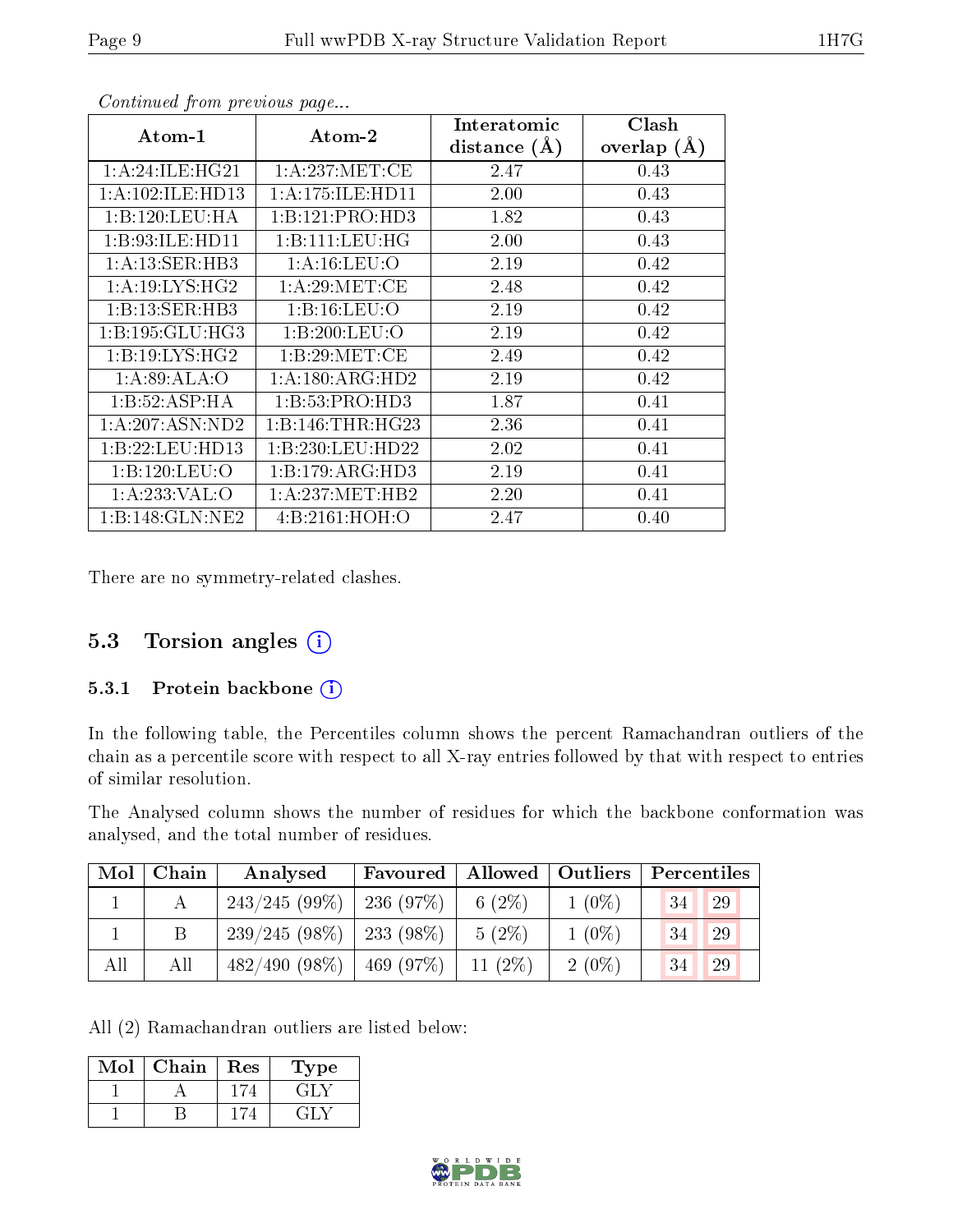#### 5.3.2 Protein sidechains  $(i)$

In the following table, the Percentiles column shows the percent sidechain outliers of the chain as a percentile score with respect to all X-ray entries followed by that with respect to entries of similar resolution.

The Analysed column shows the number of residues for which the sidechain conformation was analysed, and the total number of residues.

| Mol | Chain | Rotameric   Outliers<br>Analysed |           | Percentiles |                                   |  |
|-----|-------|----------------------------------|-----------|-------------|-----------------------------------|--|
|     |       | $202/202(100\%)$                 | 197(98%)  | $5(2\%)$    | <sup>47</sup><br>$^{\circ}47$ ] . |  |
|     | B     | 200/202(99%)                     | 195 (98%) | $5(2\%)$    | $\sqrt{47}$<br>47                 |  |
| All | All   | $402/404$ (100\%)                | 392 (98%) | $10(2\%)$   | 47<br>47                          |  |

All (10) residues with a non-rotameric sidechain are listed below:

| Mol | Chain        | Res | Type       |
|-----|--------------|-----|------------|
| 1   | A            | 111 | LEU        |
| 1   | А            | 162 | $\rm{ARG}$ |
| 1   | A            | 165 | GLU        |
| 1   | $\mathbf{A}$ | 179 | $\rm{ARG}$ |
| 1   | А            | 225 | <b>ASP</b> |
| 1   | В            | 57  | <b>GLN</b> |
| 1   | R            | 71  | <b>ASN</b> |
| 1   | R            | 74  | <b>GLU</b> |
| 1   | R            | 111 | LEU        |
|     |              | 179 | $\rm{ARG}$ |

Some sidechains can be flipped to improve hydrogen bonding and reduce clashes. All (5) such sidechains are listed below:

| Mol | Chain | Res | <b>Type</b> |
|-----|-------|-----|-------------|
|     |       | 148 | <b>GLN</b>  |
|     |       | 172 | <b>HIS</b>  |
|     |       | .57 | <b>GLN</b>  |
|     |       | 172 | <b>HIS</b>  |
|     |       | 207 | <b>ASN</b>  |

#### 5.3.3 RNA (i)

There are no RNA molecules in this entry.

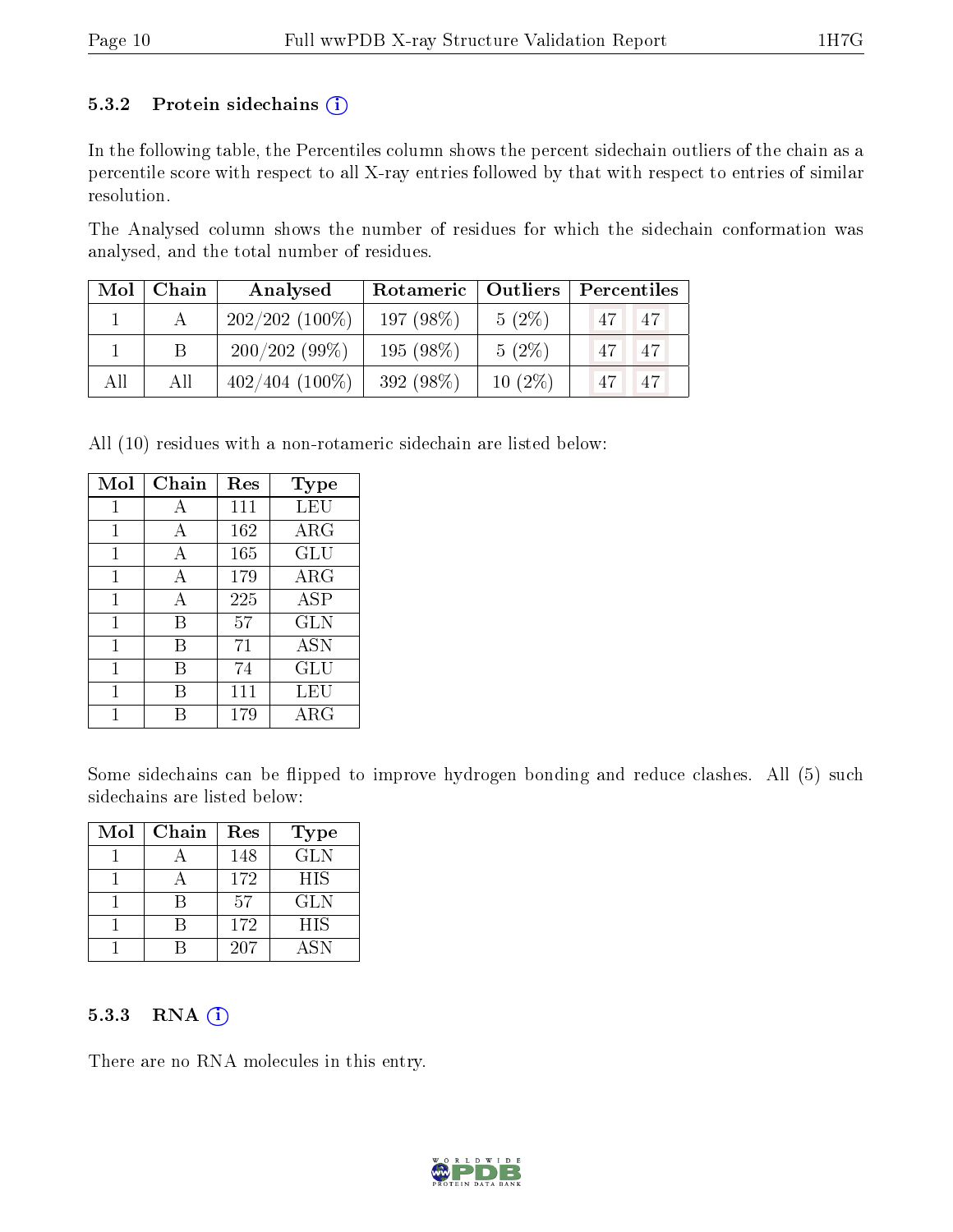#### 5.4 Non-standard residues in protein, DNA, RNA chains (i)

There are no non-standard protein/DNA/RNA residues in this entry.

#### 5.5 Carbohydrates  $(i)$

There are no carbohydrates in this entry.

#### 5.6 Ligand geometry  $(i)$

Of 2 ligands modelled in this entry, 1 is monoatomic - leaving 1 for Mogul analysis.

In the following table, the Counts columns list the number of bonds (or angles) for which Mogul statistics could be retrieved, the number of bonds (or angles) that are observed in the model and the number of bonds (or angles) that are dened in the Chemical Component Dictionary. The Link column lists molecule types, if any, to which the group is linked. The Z score for a bond length (or angle) is the number of standard deviations the observed value is removed from the expected value. A bond length (or angle) with  $|Z| > 2$  is considered an outlier worth inspection. RMSZ is the root-mean-square of all Z scores of the bond lengths (or angles).

| $\text{Mol}$ | $\vert$ Type $\vert$ | $\mid$ Chain $\mid$ Res |      | Link |          | <b>Bond lengths</b> |              |                | Bond angles |          |
|--------------|----------------------|-------------------------|------|------|----------|---------------------|--------------|----------------|-------------|----------|
|              |                      |                         |      |      | Counts   | RMSZ                | $ \# Z  > 2$ | Counts   RMSZ  |             | $\# Z >$ |
|              | $\cap$ TD            |                         | 1243 |      | 23,30,30 | 1.68                | 4(17%)       | $\pm 30,47,47$ | 2.19        | 7(23%)   |

In the following table, the Chirals column lists the number of chiral outliers, the number of chiral centers analysed, the number of these observed in the model and the number defined in the Chemical Component Dictionary. Similar counts are reported in the Torsion and Rings columns. '-' means no outliers of that kind were identified.

|       |      |  | Mol   Type   Chain   Res   Link   Chirals   Torsions | $\parallel$ Rings |
|-------|------|--|------------------------------------------------------|-------------------|
| - CTP | 1243 |  | $8/20/38/38$   $0/2/2/2$                             |                   |

All (4) bond length outliers are listed below:

| $Mol$   Chain |      |       | $\mid$ Res $\mid$ Type $\mid$ Atoms |         | $Z \parallel Observed(A)$ | $\perp$ Ideal(A) |
|---------------|------|-------|-------------------------------------|---------|---------------------------|------------------|
|               | 1243 |       | C4-N3                               | $-4.36$ | 1.28                      | 1.35             |
|               | 1243 |       | C2-N3                               | - 3.51  | 1.45                      | 1.38             |
|               | 1243 |       | C5-C4                               | 3.20    | 1.48                      | 1.41             |
|               | 1243 | 7 U P | $O4'$ -C1'                          | $-3.11$ | 1.45                      | 1.41             |

All (7) bond angle outliers are listed below:

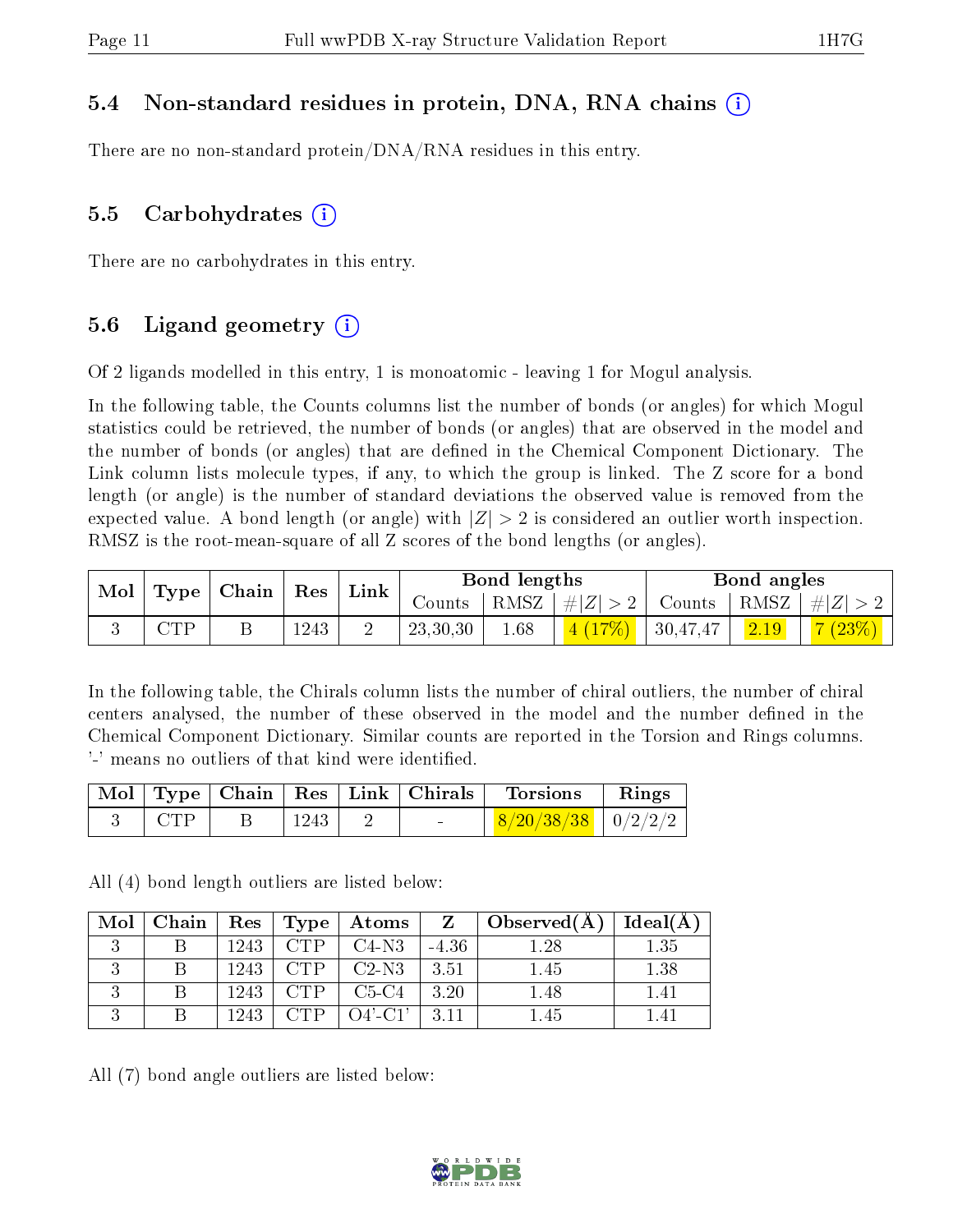| Mol | Chain | Res  | Type       | Atoms                    | Z       | Observed $\binom{o}{c}$ | Ideal(°) |
|-----|-------|------|------------|--------------------------|---------|-------------------------|----------|
| 3   | В     | 1243 | <b>CTP</b> | $C2-N3-C4$               | 5.72    | 122.14                  | 116.34   |
| 3   | В     | 1243 | <b>CTP</b> | PB-O3A-PA                | $-5.21$ | 114.95                  | 132.83   |
| 3   | В     | 1243 | <b>CTP</b> | $C5-C4-N3$               | $-4.56$ | 116.46                  | 121.72   |
| 3   | В     | 1243 | <b>CTP</b> | PB-O3B-PG                | $-4.26$ | 118.20                  | 132.83   |
| 3   | В     | 1243 | <b>CTP</b> | $N4-C4-N3$               | 3.54    | 122.08                  | 116.49   |
| 3   | В     | 1243 | <b>CTP</b> | $Q4'-C1'-\overline{C2'}$ | $-3.16$ | 102.31                  | 106.93   |
| 3   | В     | 1243 | <b>CTP</b> | $C3'-C2'-C1'$            | 2.58    | 104.86                  | 100.98   |

There are no chirality outliers.

| Mol | Chain | $\operatorname{Res}% \left( \mathcal{N}\right) \equiv\operatorname*{Res}\left( \mathcal{N}\right)$ | Type       | Atoms                         |
|-----|-------|----------------------------------------------------------------------------------------------------|------------|-------------------------------|
| 3   |       | 1243                                                                                               | <b>CTP</b> | $C3'$ - $C4'$ - $C5'$ - $O5'$ |
| 3   |       | 1243                                                                                               | <b>CTP</b> | $O4'$ - $C4'$ - $C5'$ - $O5'$ |
| 3   | B     | 1243                                                                                               | <b>CTP</b> | $C5'$ -O5'-PA-O3A             |
| 3   | R     | 1243                                                                                               | <b>CTP</b> | PA-O3A-PB-O1B                 |
| 3   | R     | 1243                                                                                               | <b>CTP</b> | C5'-O5'-PA-O2A                |
| 3   | R     | 1243                                                                                               | <b>CTP</b> | PG-O3B-PB-O2B                 |
| 3   | R     | 1243                                                                                               | <b>CTP</b> | $C4'$ - $C5'$ - $O5'$ - $PA$  |
| 3   |       | 1243                                                                                               | <b>CTP</b> | $C5'$ -O5'-PA-O1A             |

All (8) torsion outliers are listed below:

There are no ring outliers.

No monomer is involved in short contacts.

The following is a two-dimensional graphical depiction of Mogul quality analysis of bond lengths, bond angles, torsion angles, and ring geometry for all instances of the Ligand of Interest. In addition, ligands with molecular weight > 250 and outliers as shown on the validation Tables will also be included. For torsion angles, if less then 5% of the Mogul distribution of torsion angles is within 10 degrees of the torsion angle in question, then that torsion angle is considered an outlier. Any bond that is central to one or more torsion angles identified as an outlier by Mogul will be highlighted in the graph. For rings, the root-mean-square deviation (RMSD) between the ring in question and similar rings identified by Mogul is calculated over all ring torsion angles. If the average RMSD is greater than 60 degrees and the minimal RMSD between the ring in question and any Mogul-identified rings is also greater than 60 degrees, then that ring is considered an outlier. The outliers are highlighted in purple. The color gray indicates Mogul did not find sufficient equivalents in the CSD to analyse the geometry.

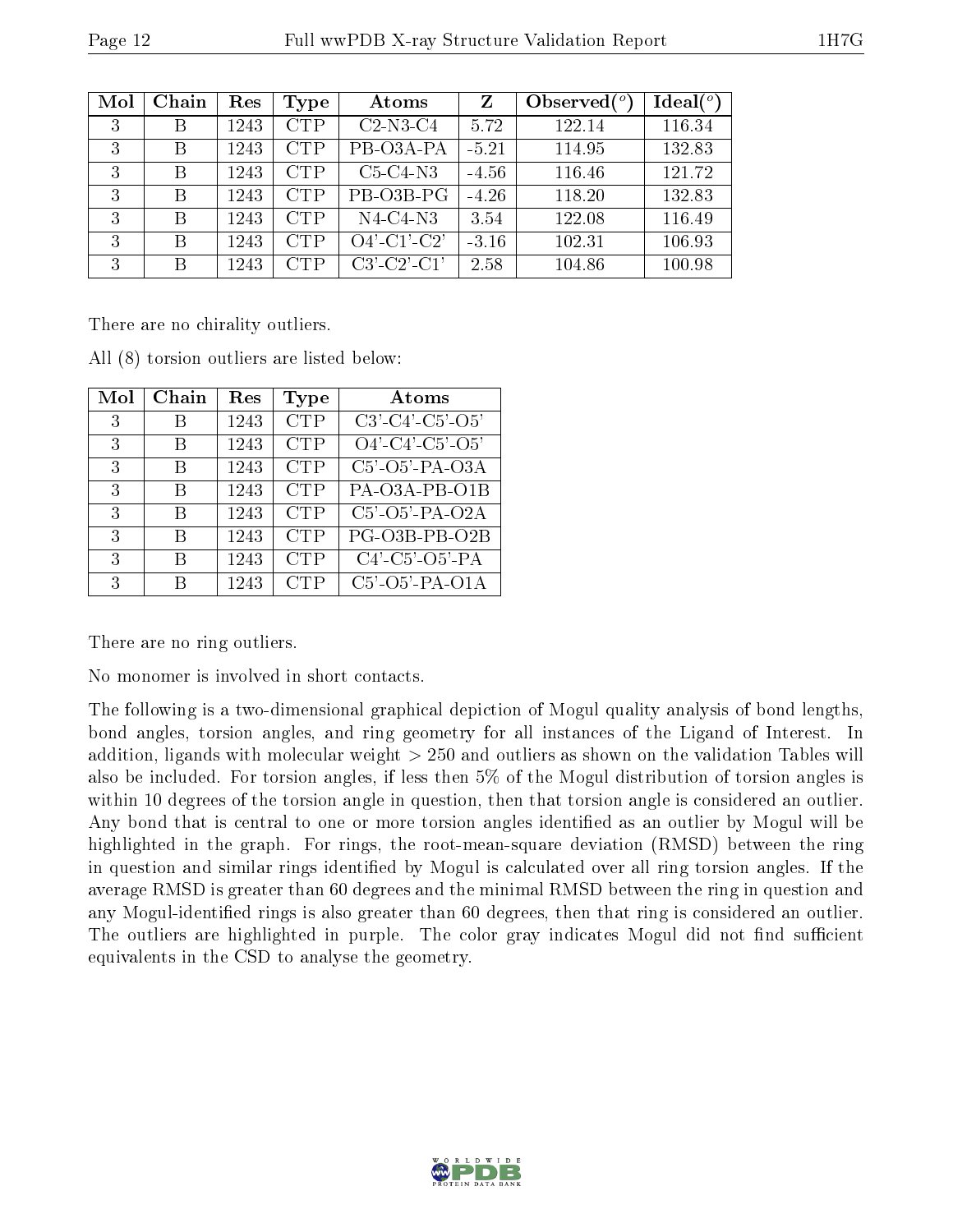

## 5.7 [O](https://www.wwpdb.org/validation/2017/XrayValidationReportHelp#nonstandard_residues_and_ligands)ther polymers (i)

There are no such residues in this entry.

### 5.8 Polymer linkage issues (i)

There are no chain breaks in this entry.

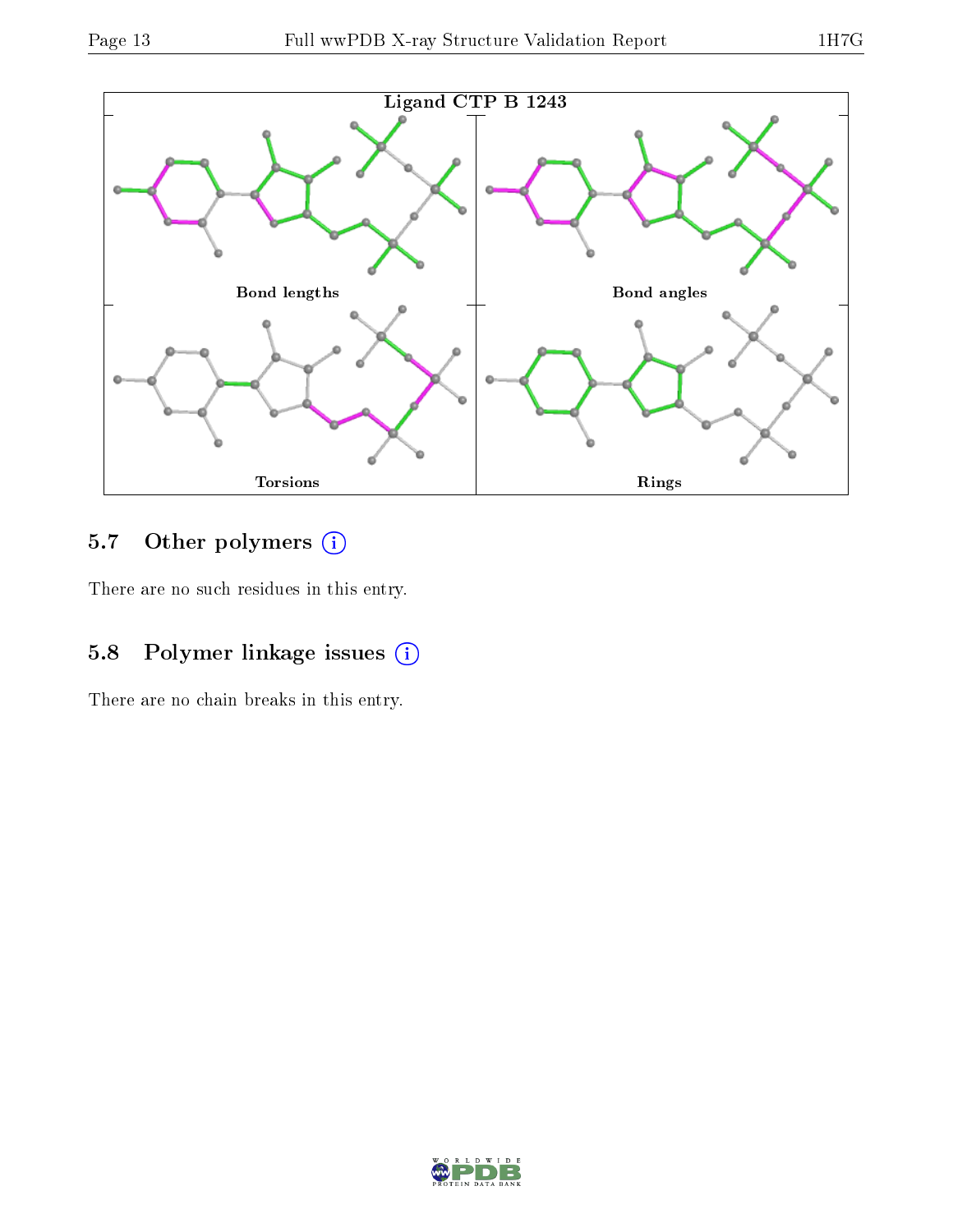## 6 Fit of model and data  $(i)$

### 6.1 Protein, DNA and RNA chains  $(i)$

In the following table, the column labelled  $#RSRZ> 2'$  contains the number (and percentage) of RSRZ outliers, followed by percent RSRZ outliers for the chain as percentile scores relative to all X-ray entries and entries of similar resolution. The OWAB column contains the minimum, median,  $95<sup>th</sup>$  percentile and maximum values of the occupancy-weighted average B-factor per residue. The column labelled ' $Q< 0.9$ ' lists the number of (and percentage) of residues with an average occupancy less than 0.9.

| Mol | Chain | Analysed         | ${ <\hspace{-1.5pt}{\mathrm{RSRZ}} \hspace{-1.5pt}>}$ | $\#\text{RSRZ}{>}2$ | $\vert$ OWAB( $\rm \AA^2)$ ) | $\rm Q\textcolor{black}{<}0.9$ |
|-----|-------|------------------|-------------------------------------------------------|---------------------|------------------------------|--------------------------------|
|     |       | $245/245$ (100%) | 0.31                                                  | $24(9\%)$ 7 10      | 9, 25, 89, 100               |                                |
|     |       | $241/245(98\%)$  | $-0.26$                                               | $2(0\%)$ 86 89      | 7, 19, 43, 76                |                                |
| All | All   | $486/490(99\%)$  | 0.03                                                  | 26(5%)<br>26<br>33  | 7, 21, 74, 100               |                                |

All (26) RSRZ outliers are listed below:

| Mol            | Chain                   | Res              | Type                               | <b>RSRZ</b>      |
|----------------|-------------------------|------------------|------------------------------------|------------------|
| $\mathbf{1}$   | $\overline{\rm A}$      | 13               | SER                                | 9.5              |
| $\mathbf{1}$   | $\overline{A}$          | 14               | <b>SER</b>                         | 7.5              |
| $\overline{1}$ | $\overline{A}$          | $\overline{16}$  | <b>LEU</b>                         | 6.8              |
| $\overline{1}$ | $\overline{\rm A}$      | 17               | <b>PRO</b>                         | 6.1              |
| $\overline{1}$ | $\overline{A}$          | 242              | $\overline{\rm ALA}$               | 6.1              |
| $\mathbf{1}$   | $\overline{\rm A}$      | 12               | GLY                                | 5.7              |
| $\overline{1}$ | $\overline{\rm A}$      | 245              | $\overline{\mathrm{AL}}\mathrm{A}$ | $5.6\,$          |
| $\overline{1}$ | $\overline{A}$          | $\overline{15}$  | $\overline{\text{ARG}}$            | $\overline{5.5}$ |
| $\overline{1}$ | $\overline{\rm A}$      | 226              | THR                                | 4.8              |
| $\overline{1}$ | $\overline{A}$          | $\overline{74}$  | $\overline{{\rm GLU}}$             | 4.3              |
| $\overline{1}$ | $\overline{\rm A}$      | 228              | $\overline{\rm ALA}$               | 4.1              |
| $\overline{1}$ | $\overline{\rm A}$      | 244              | $\overline{\mathrm{ASN}}$          | $\overline{4.1}$ |
| $\overline{1}$ | $\overline{\rm A}$      | 241              | LEU                                | $4.0\,$          |
| $\overline{1}$ | $\overline{\mathrm{B}}$ | 239              | $\overline{\text{GLN}}$            | 3.8              |
| $\overline{1}$ | $\overline{B}$          | $\overline{71}$  | $\overline{\mathrm{ASN}}$          | $3.0\,$          |
| $\overline{1}$ | $\overline{\rm A}$      | 57               | $\overline{\text{GLN}}$            | $2.9\,$          |
| $\overline{1}$ | $\overline{\rm A}$      | $\overline{229}$ | $\overline{\text{CYS}}$            | $2.\overline{6}$ |
| $\overline{1}$ | $\overline{\rm A}$      | 230              | <b>LEU</b>                         | 2.6              |
| $\overline{1}$ | $\overline{\rm A}$      | 73               | <b>HIS</b>                         | $\overline{2.5}$ |
| $\overline{1}$ | $\overline{\rm A}$      | 71               | <b>ASN</b>                         | $2.5\,$          |
| $\overline{1}$ | $\overline{\rm A}$      | $\overline{225}$ | <b>ASP</b>                         | $\overline{2.3}$ |
| $\overline{1}$ | $\overline{\rm A}$      | 11               | $\overline{\text{TYR}}$            | 2.3              |
| $\overline{1}$ | $\overline{\rm A}$      | 75               | SER                                | $2.1\,$          |
| $\mathbf{1}$   | $\overline{\rm A}$      | 224              | VAL                                | 2.1              |

Continued on next page...

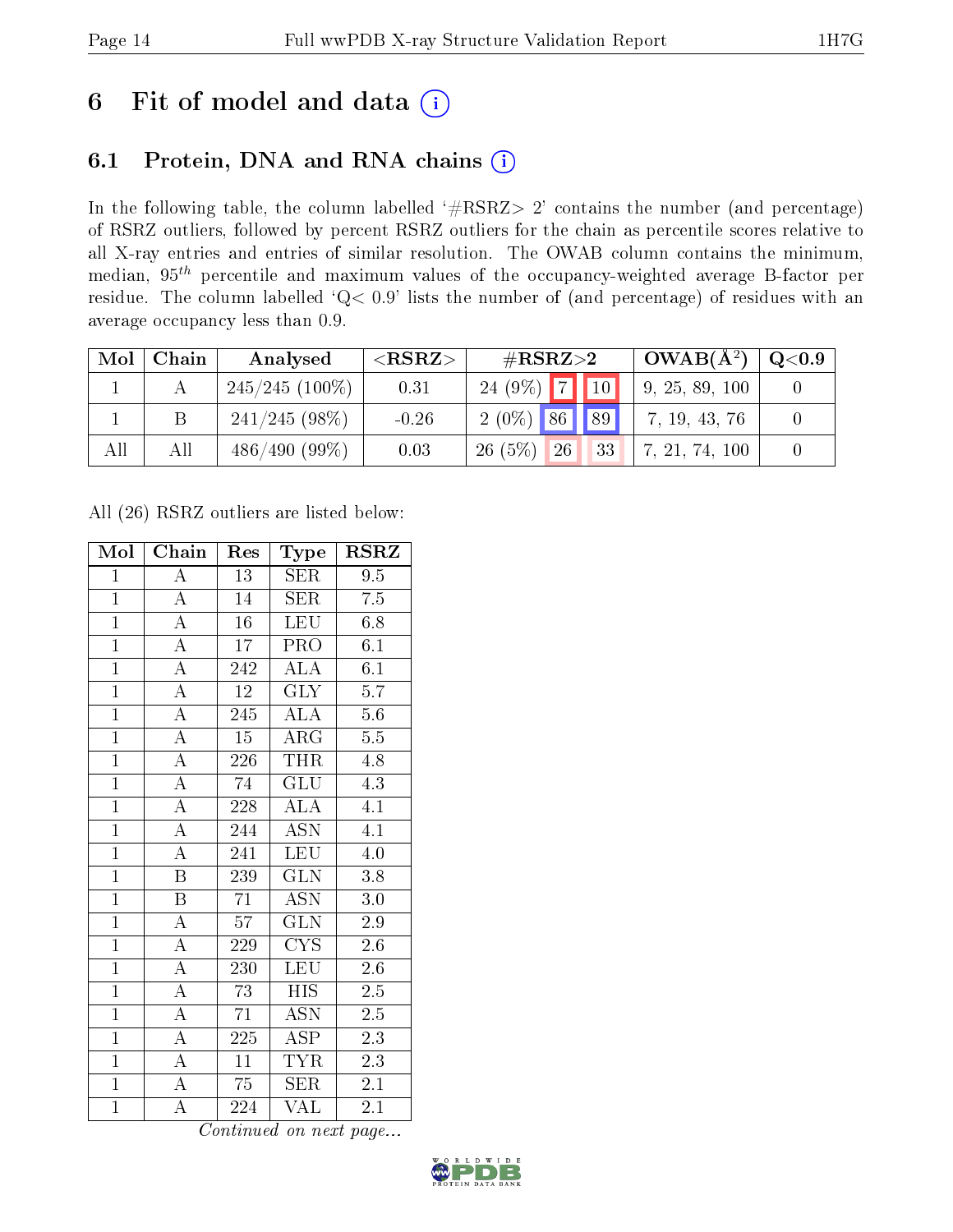Continued from previous page...

| Mol | Chain | Res | Type | <b>RSRZ</b> |
|-----|-------|-----|------|-------------|
|     |       | 227 |      |             |
|     |       | 232 |      |             |

#### 6.2 Non-standard residues in protein, DNA, RNA chains  $(i)$

There are no non-standard protein/DNA/RNA residues in this entry.

### 6.3 Carbohydrates  $(i)$

There are no carbohydrates in this entry.

### 6.4 Ligands  $(i)$

In the following table, the Atoms column lists the number of modelled atoms in the group and the number defined in the chemical component dictionary. The B-factors column lists the minimum, median,  $95<sup>th</sup>$  percentile and maximum values of B factors of atoms in the group. The column labelled  $Q < 0.9$ ' lists the number of atoms with occupancy less than 0.9.

| Mol |     |      |       |      |      | $\mid$ Type $\mid$ Chain $\mid$ Res $\mid$ Atoms $\mid$ RSCC $\mid$ RSR $\mid$ B-factors(A <sup>2</sup> ) $\mid$ Q<0.9 |  |
|-----|-----|------|-------|------|------|------------------------------------------------------------------------------------------------------------------------|--|
|     | МG  | 1242 |       | 0.79 | 0.12 | 54, 54, 54, 54                                                                                                         |  |
|     | CTP | 1243 | 29/29 | 0.82 |      | 32,47,79,80                                                                                                            |  |

The following is a graphical depiction of the model fit to experimental electron density of all instances of the Ligand of Interest. In addition, ligands with molecular weight  $> 250$  and outliers as shown on the geometry validation Tables will also be included. Each fit is shown from different orientation to approximate a three-dimensional view.